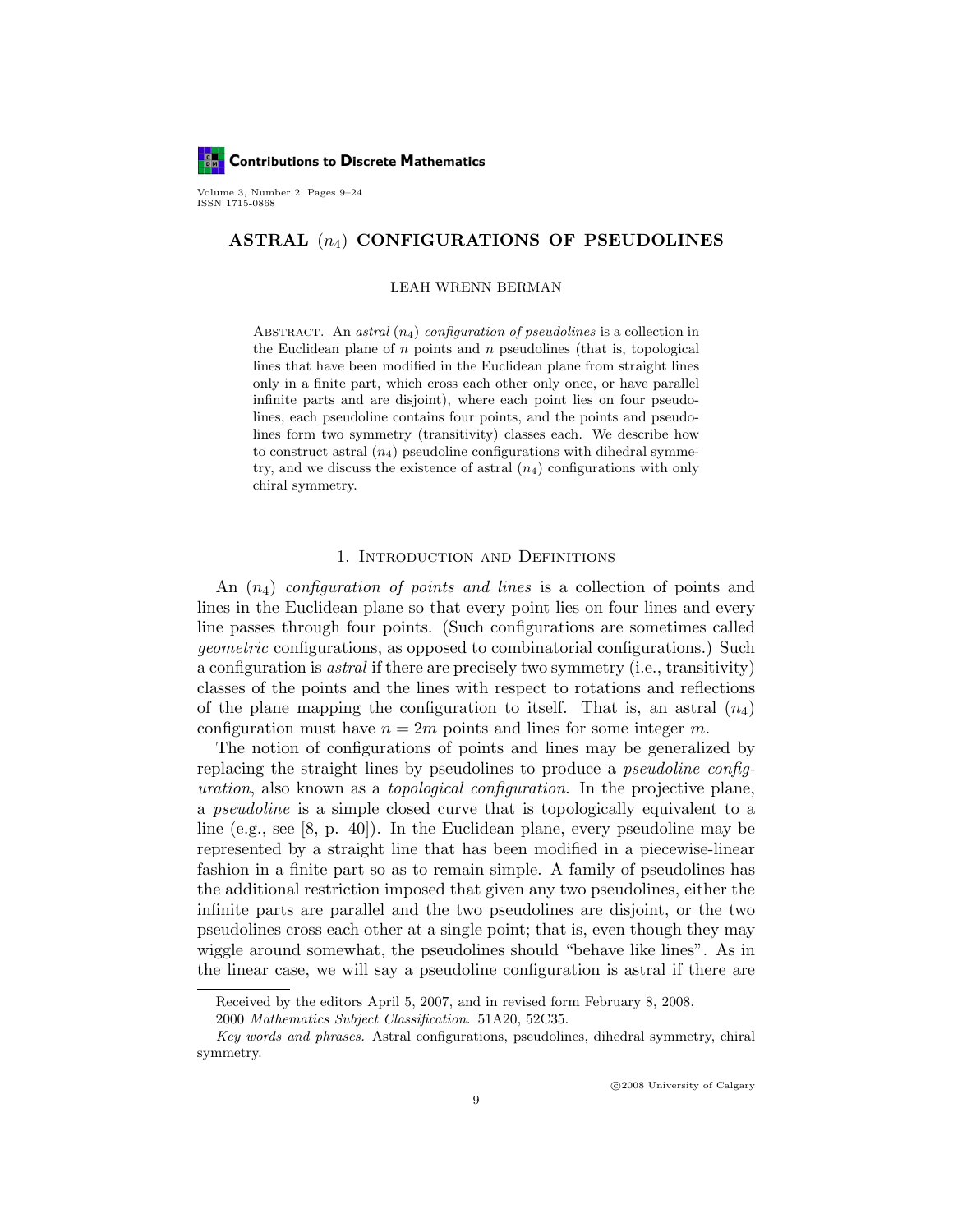two symmetry classes of pseudolines and two symmetry classes of points. An example of an astral  $(n_4)$  configuration of pseudolines is shown in Figure 1. A collection of pseudolines is said to be stretchable if it is isomorphic to a collection of straight lines; it is well-known that there exist non-stretchable arrangements of pseudolines [8].



FIGURE 1. An astral  $(22_4)$  pseudoline configuration.

With the restriction of considering only straight lines,  $(n_4)$  configurations have been studied fairly extensively (see, e.g.,  $[1, 3, 9, 10]$ ); in  $[1, 9]$ it was established that *linear* astral  $(n_4)$  configurations exist if  $n = 12m$ and  $m > 1$ . Addressing certain existence questions, Bokowski and Schewe  $[7]$  have investigated pseudoline  $(n_4)$  configurations and showed that there are no  $(n_4)$  pseudoline configurations with  $n < 17$ ; Bokowski, Grünbaum and Schewe  $[6]$  showed that there exist  $(n_4)$  pseudoline configurations for every  $n \geq 17$ . However, no systematic investigation has been done on symmetric (that is, configurations with non-trivial geometric symmetry)  $(n_4)$ pseudoline configurations, although a few isolated examples of symmetric (in fact, astral) pseudoline  $(n_4)$  configurations have appeared in [6, 13]. In the remainder of the paper, we will discuss the existence and construction of  $(n_4)$  configurations that are astral, so that they have as much symmetry as possible.

Following [2], we define an astral type 1  $(n_4)$  configuration to have each symmetry class of points form the vertices of a regular  $m$ -gon, and a type 2 astral  $(n_4)$  configuration to have each symmetry class of points form an isogonal but not regular m-gon (that is, the points are spaced long-short around a circle).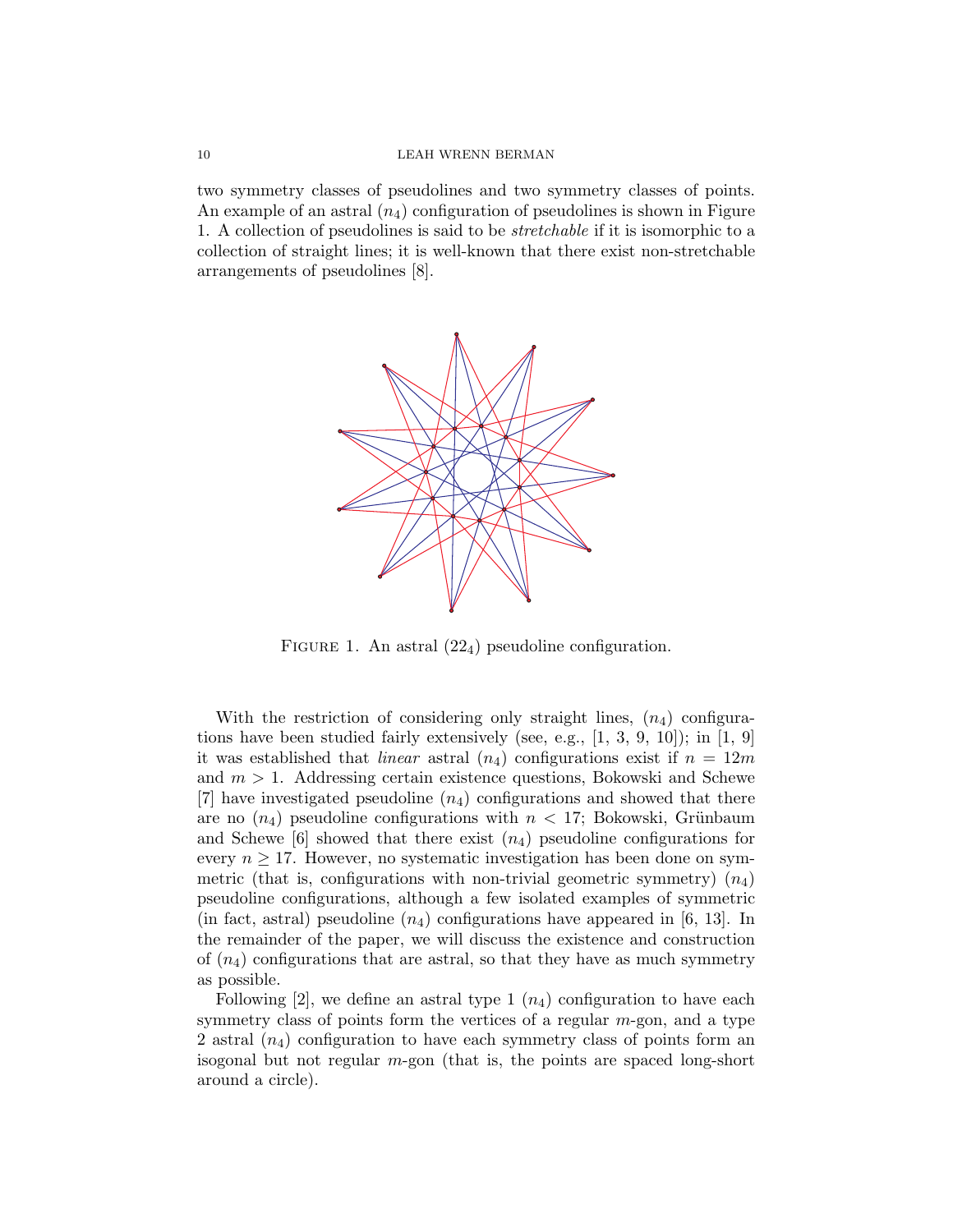## 2. How small can they be?

Suppose we want to construct a type 1 astral  $((2m)_4)$  configuration. By definition, every point has four pseudolines passing through it, and every pseudoline has four points lying on it, and the points may be partitioned into two symmetry classes, each containing  $m$  points. Note that the symmetry classes of points must form two concentric regular m-gons.

Label the points in the two symmetry classes as  $v_0, v_1, \ldots, v_{m-1}$  and  $w_0, w_1, \ldots, w_{m-1}$ , and collectively call the sets  $Z_m(v)$  and  $Z_m(v)$ , respectively. Without loss of generality, assume that the  $v_i$  are the outer ring of points and the  $w_i$  are the inner ring of points. Let  $\mathcal C$  be the circumcircle of the regular m-gon formed by the points  $Z_m(v)$ . Define  $((v_i, v_j))$  to be the number of vertices in  $Z_m(v)$  between  $v_i$  and  $v_j$ , excluding  $v_i$ , including  $v_j$ , and travelling counterclockwise around C; this is the *spanning distance* between the two points. A line or line segment that connects two vertices  $v_i$  and  $v_j$  where the spanning distance  $((v_i, v_j)) = c$  (or similarly using elements of  $Z_m(w)$  is said to be a line (segment) of span c. By convention, the span of a line (segment) is restricted to be at most  $m/2$ . Ideas for the proof of the following theorem were developed out of communications with Jürgen Bokowski.

## **Theorem 2.1.** For an astral  $((2m)_4)$  configuration to exist,  $m > 10$ .

*Proof.* Suppose an astral  $((2m)_4)$  configuration exists. Consider point  $w_0$ . It lies on four pseudolines, two from each symmetry class. We will label the pseudolines as  $l_a$  and  $l'_a$  and  $l'_b$  and  $l'_b$ , where  $l'_a$  is the image of  $l_a$  under rotation, and similarly with  $l_b$ . Since there should be two pseudolines of each symmetry class passing through each point, neither  $l_a$  nor  $l_b$  (or their images  $l'_a$  and  $l'_b$ ) are diameters.

These pseudolines each must intersect the points  $Z_m(v)$ , say at points  $P_1$ ,  $P_2$ ,  $P_3$ ,  $P_4$  and  $Q_1$ ,  $Q_2$ ,  $Q_3$ , and  $Q_4$ . Because the spans are distinct, we may assume that the endpoints of the pseudolines are assigned in such a way that in travelling counterclockwise around  $\mathcal{C}$ , the labels are ordered consecutively as  $P_1, P_2, P_3, P_4, Q_1, Q_2, Q_3, Q_4$ , so that  $l_a$  contains  $P_1$  and  $Q_1, l_b$  contains  $P_2$  and  $Q_2$ ,  $l'_b$  contains  $P_3$  and  $Q_3$ , and  $l'_a$  contains  $P_4$  and  $Q_4$  (see Figure 2). Note that since none of the pseudolines  $l_a, l'_a, l_b, l'_b$  are diameters, the distances  $((P_i, Q_i)) \neq ((Q_i, P_i))$  for  $i = 1, 2, 3, 4$ .

By symmetry,  $((P_1, Q_1)) = ((Q_4, P_4))$  and  $((P_2, Q_2)) = ((Q_3, P_3))$ , since  $l_a$  and  $l'_a$  (respectively,  $l_b$  and  $l'_b$ ) are in the same symmetry class (that is, because  $l'_a$  is the rotation of  $l_a$ , but under rotation the labels switch, so that  $P_1 \rightarrow Q_3$  and  $Q_1 \rightarrow P_3$ ). Since  $l_a$  and  $l_b$  are not in the same symmetry class,  $((P_1, Q_1)) \neq ((P_2, Q_2))$ . Moreover,  $((P_1, P_2)) \neq ((Q_1, Q_2))$ and  $((P_3, P_4)) \neq ((Q_3, Q_4))$ . To see this, note that if  $((P_1, P_2)) = ((Q_1, Q_2))$ ,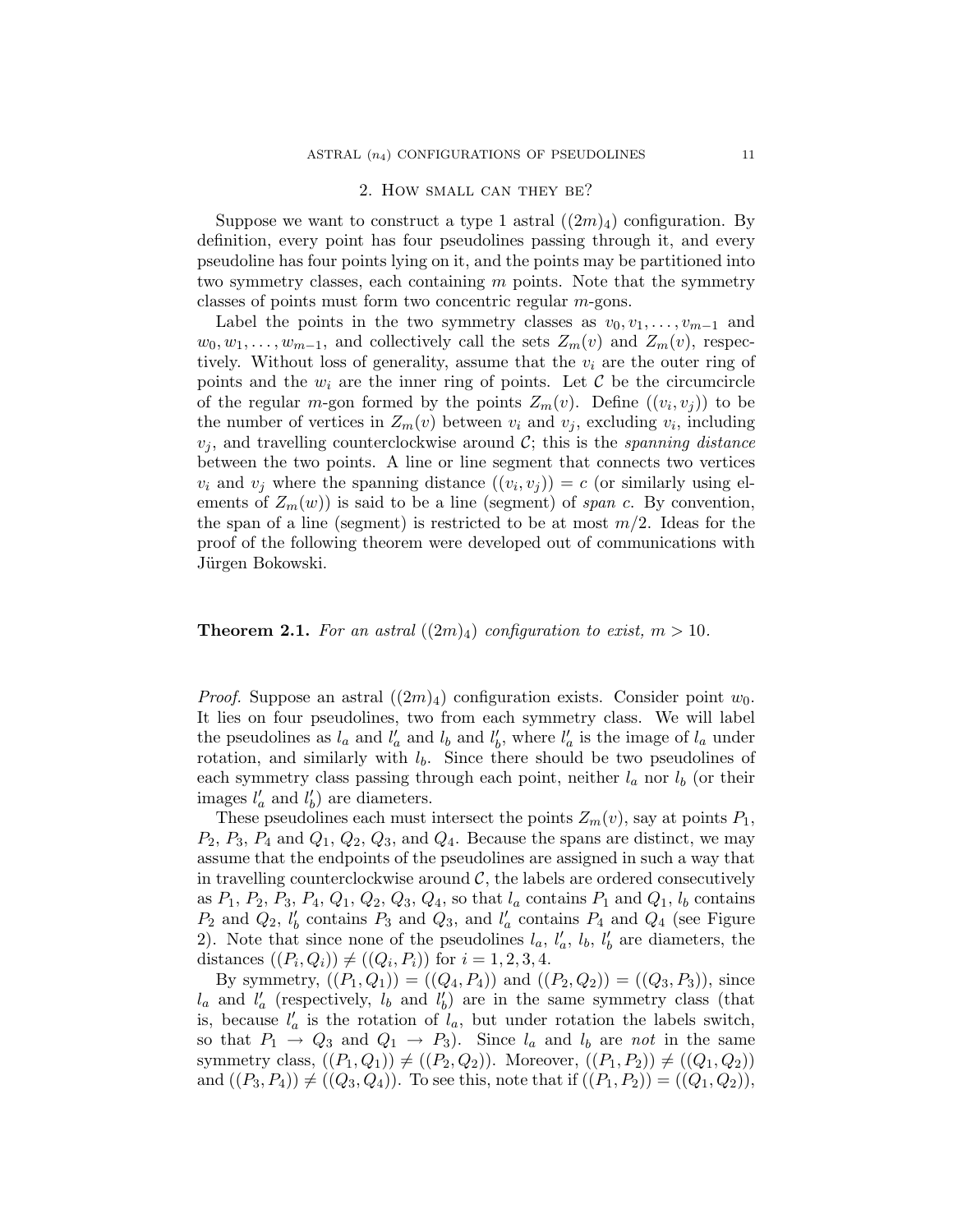

FIGURE 2. Illustration for the proof of Theorem 2.1.

then

$$
((P_1, Q_1)) = ((P_1, P_2)) + ((P_2, Q_1))
$$
  
= ((P\_2, Q\_1)) + ((Q\_1, Q\_2))  
= ((P\_2, Q\_2)),

a contradiction, since  $l_a$  and  $l_b$  are assumed to be of different spans. Finally,  $((P_2, P_3)) \neq ((Q_2, Q_3))$ . To see this, suppose not. Then

$$
((P_2, Q_2)) = ((P_2, P_3)) + ((P_3, P_4)) + ((P_4, Q_1)) + ((Q_1, Q_2))
$$
  
= ((Q\_2, Q\_3)) + ((P\_1, P\_2)) + ((Q\_4, P\_1)) + ((Q\_3, Q\_4)),

since  $((P_2, P_3)) = ((Q_2, Q_3))$  by supposition, and  $((P_4, Q_1)) = ((Q_4, P_1))$ and  $((Q_1, Q_2)) = ((Q_3, Q_4))$  by symmetry.

But by rearranging terms, we see that

$$
((P_2, Q_2)) = ((Q_2, Q_3)) + ((P_1, P_2)) + ((Q_4, P_1)) + ((Q_3, Q_4))
$$
  
= ((Q\_2, Q\_3)) + ((Q\_3, Q\_4)) + ((Q\_4, P\_1)) + ((P\_1, P\_2))  
= ((Q\_2, P\_2))

so  $l_b$  is a diameter, which is a contradiction.

Thus, for  $i = 1, 2, 3$  we need at least one vertex between one of each of the pairs  $P_i, P_{i+1}$  or  $Q_i, Q_{i+1}$ , so the total number of vertices is at least  $8 + 3 = 11$  (eight vertices are counted using  $P_i$  and  $Q_i$ , plus the three additional vertices).  $\Box$ 

An  $(n_4)$  pseudoline configuration with 22 vertices  $(m = 11)$  is shown in Figure 1.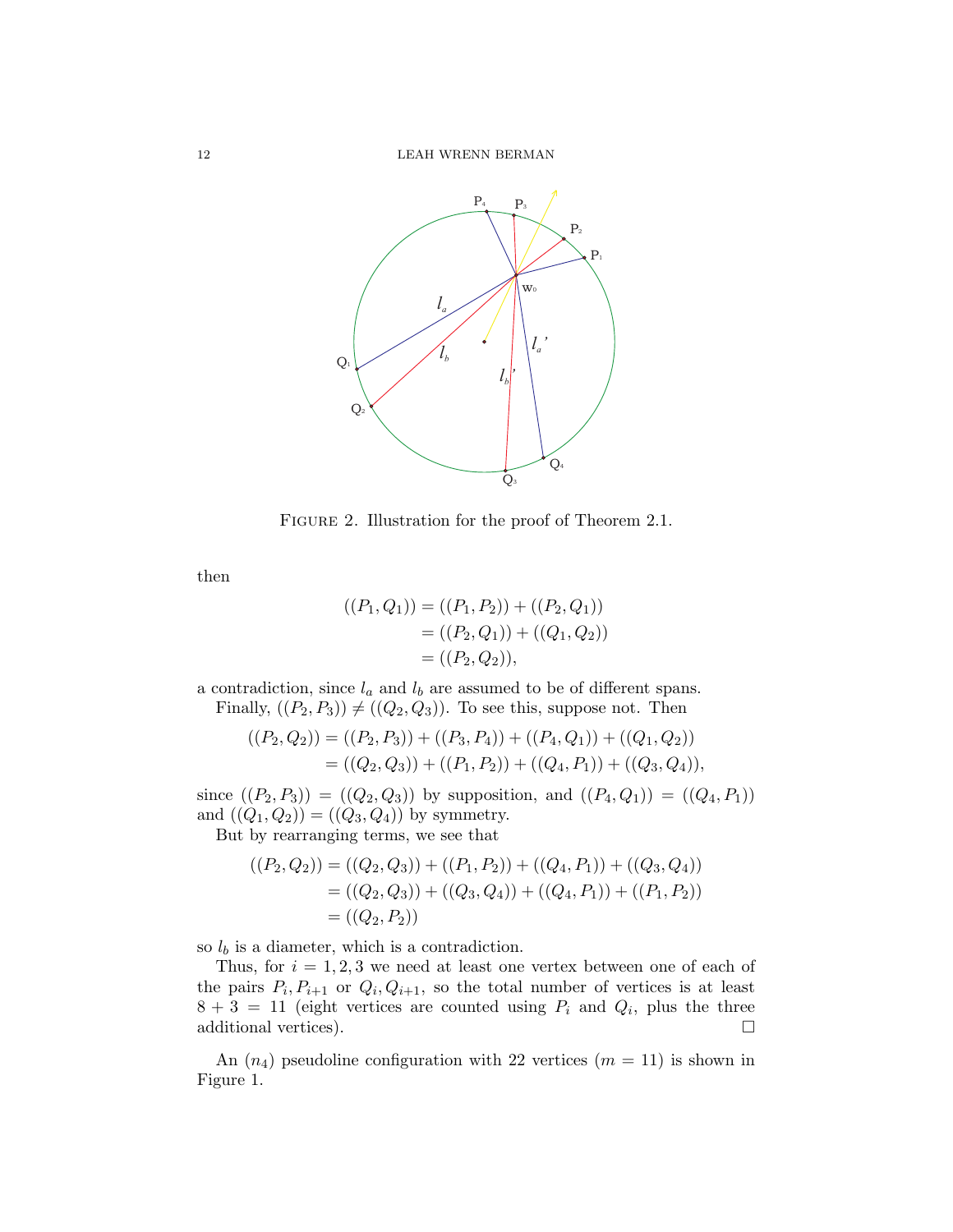In [1], it was shown that linear astral  $(n_4)$  configurations exist if and only if  $n = 12m$  and  $m > 1$ . The situation with pseudoline configurations is much less restrictive. We can generalize the configuration shown in Figure 1 to prove the following theorem; much more information about how to construct astral  $(n_4)$  pseudoline configurations will be given in the following sections.

**Theorem 2.2.** For every  $m > 10$ , there exist astral  $((2m)_4)$  pseudoline configurations.

*Proof.* We will describe how to construct a  $(2m<sub>4</sub>)$  pseudoline configuration for any  $m > 10$ . Choose  $m > 10$  and construct a regular m-gon; the vertices of this m-gon will be one of the symmetry classes of points of the  $((2m)<sub>4</sub>)$ configuration. On this  $m$ -gon, draw all the lines of span 5 (these are the blue lines in Figure 1). Then draw in span 4 pseudolines (shown in red in Figure 1) in such a way that these pseudolines pass through the intersections of the span 5 lines that are closest to the  $m$ -gon (the inner ring of points in Figure 1); these inner intersections form the second symmetry class of points of the configuration. By construction, the collection of span 5 lines, span 4 pseudolines and two classes of points forms an astral  $((2m)_4)$  configuration of pseudolines.

It will be sufficient to explicitly discuss only the construction of configurations whose symmetry classes of points form regular polygons (type 1 configurations); as in the linear case (see  $[1,$  Theorem 3), if the points of an astral  $(n_4)$  pseudoline configuration form an isogonal but not regular m-gon (where  $m$  is divisible by 2), then the symmetry constraints of having only two classes of pseudolines force the connected component of a single vertex to be a type 1 configuration. That is,

**Theorem 2.3.** If the vertices in each symmetry class of points in an astral  $(n_4)$  pseudoline configuration form concentric isogonal but non-regular polygons, then the pseudoline configuration is disconnected and is formed from two concentric copies of an  $(n_4)$  type 1 pseudoline configuration, where one copy is rotated through an arbitrary angle with respect to the other.

# 3. ASTRAL  $(n_4)$  CONFIGURATIONS OF PSEUDOLINES WITH DIHEDRAL **SYMMETRY**

3.1. Constructing configurations. For the remainder of the paper, we will be discussing type 1 configurations, where the vertices in each symmetry class of points form regular m-gons. To construct type 1 astral  $(n_4)$ configurations of pseudolines with dihedral symmetry, we must begin with the vertices of a regular convex  $m$ -gon. Label these vertices  $v_i$ . We assume for convenience that

$$
v_i = \left(\cos\left(\frac{2\pi i}{m}\right), \sin\left(\frac{2\pi i}{m}\right)\right).
$$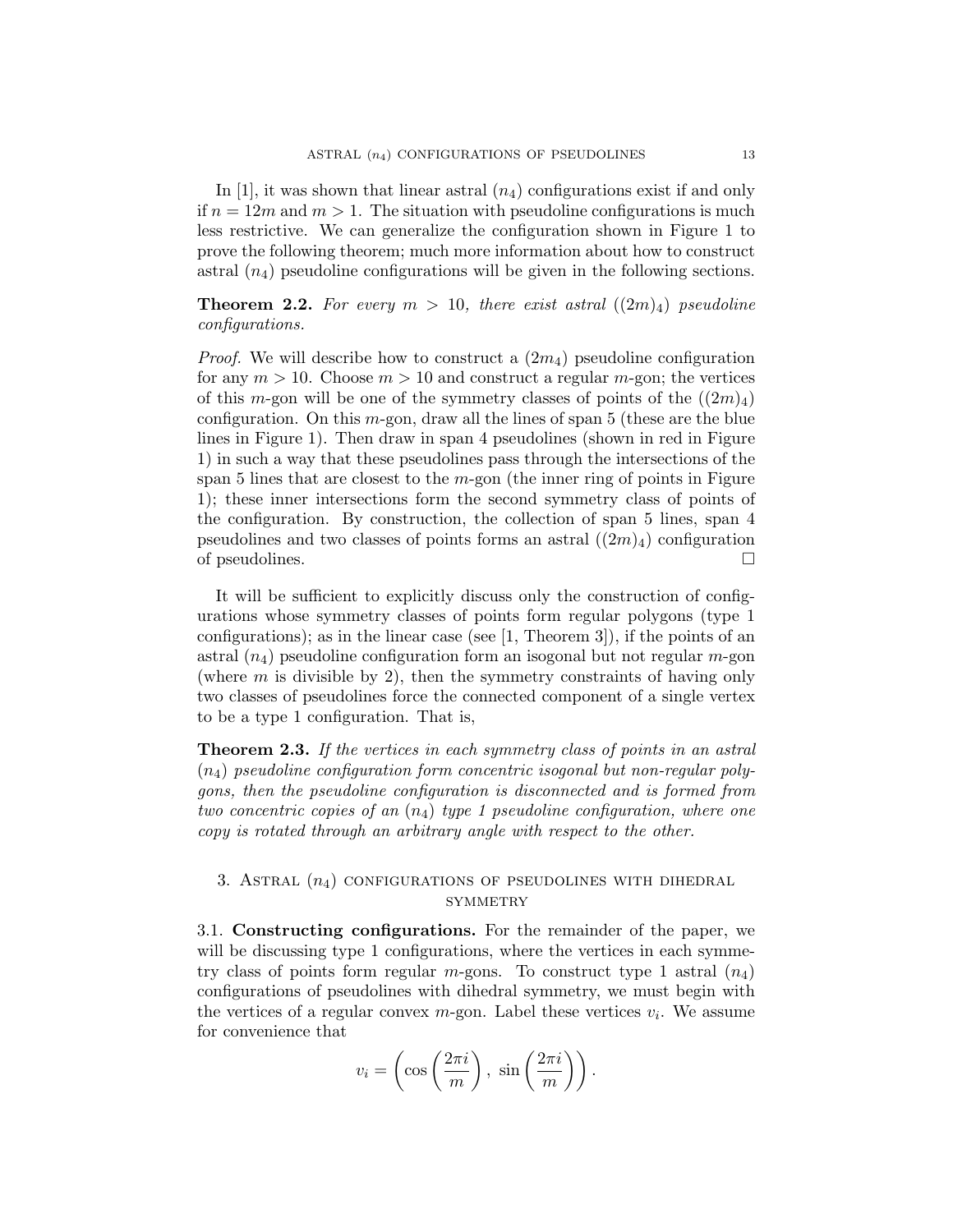#### 14 LEAH WRENN BERMAN

The second ring of vertices  $w_i$  may be placed at an arbitrary radius. However, in order for the resulting configuration to have dihedral symmetry, the angle  $\theta = \angle v_0 \mathcal{O} w_0$ , where  $\overline{\mathcal{O}}$  is the center of the circumcircle of the  $v_i$ , must be an integer multiple of  $\pi/m$ . In particular, we assume that  $\theta = 0$  or  $\theta = \pi/m$ .

In addition, type 1 astral  $(n_4)$  configurations have two symmetry classes of pseudolines, labelled  $(l_a)_i$  and  $(l_c)_i$ . The configurations will be determined by seven parameters, which are listed in Table 1, and they will be denoted by  $m \# \{(a, b; d, c), r, \theta\}$  for appropriate values of the parameters.

TABLE 1. Parameters determining an astral  $(n_4)$  configuration of pseudolines

|                   | $m \mid$ the number of points in each symmetry class of points       |
|-------------------|----------------------------------------------------------------------|
| $\boldsymbol{a}$  | the span formed on the outer ring of points by the pseudolines $l_a$ |
| $\bm{b}$          | the span formed on the inner ring of points by the pseudolines $l_a$ |
| $\mathfrak{c}$    | the span formed on the outer ring of points by the pseudolines $l_c$ |
| $d_{\mathcal{A}}$ | the span formed on the inner ring of points by the pseudolines $l_c$ |
| $\boldsymbol{r}$  | the radius of the points labelled $w_i$                              |
| $\theta$          | the angle $\angle v_0 \mathcal{O} w_0$ , the "offset"                |

We define the configuration as follows:

The points  $v_i$  are defined as above, and  $\mathcal O$  is the origin. The point  $w_0$  lies on the ray forming angle  $\theta$ , measured counterclockwise, with the line  $\langle \mathcal{O}, v_0 \rangle$ (that is, with the horizontal), at a distance of r from  $\mathcal{O}$ .

Pseudoline  $(l_a)_0$  has an outer span of length a, so points  $v_0$  and  $v_a$  lie on pseudoline  $(l_a)_0$ . It has an inner span of length b, so we need  $w_k$  and  $w_{k+b}$ to lie on  $(l_a)_0$ , for some choice of k.

To have a configuration with dihedral symmetry, we need each pseudoline to be in the shape of a "symmetric plateau": that is, the inner span segment  $w_kw_{k+b}$  of the pseudoline must be parallel to the segment  $v_0v_a$ . To achieve this, we need to count in from the bounding rays  $\mathcal{O}v_0$  and  $\mathcal{O}v_a$  by some fixed amount  $q$  (see Figure 3).

That is, the points  $w_i$  that form the endpoints of the inner span segment are  $w_q$  and  $w_{a-q}$  if  $\theta = 0$  and  $w_q$  and  $w_{a-1-q}$  if  $\theta = \pi/m$ ; by our choice of parameters, the span between them should be b. That is,

$$
b = \begin{cases} (a - q) - q = a - 2q & \text{if } \theta = 0, \\ (a - 1 - q) - q = a - 2q - 1 & \text{if } \theta = \frac{\pi}{m} \end{cases}
$$

.

Since k (where  $w_k$  and  $w_{k+b}$  are the desired points on  $l_a$ ) must be an integer, we let

$$
k = \left\lfloor \frac{a-b}{2} \right\rfloor.
$$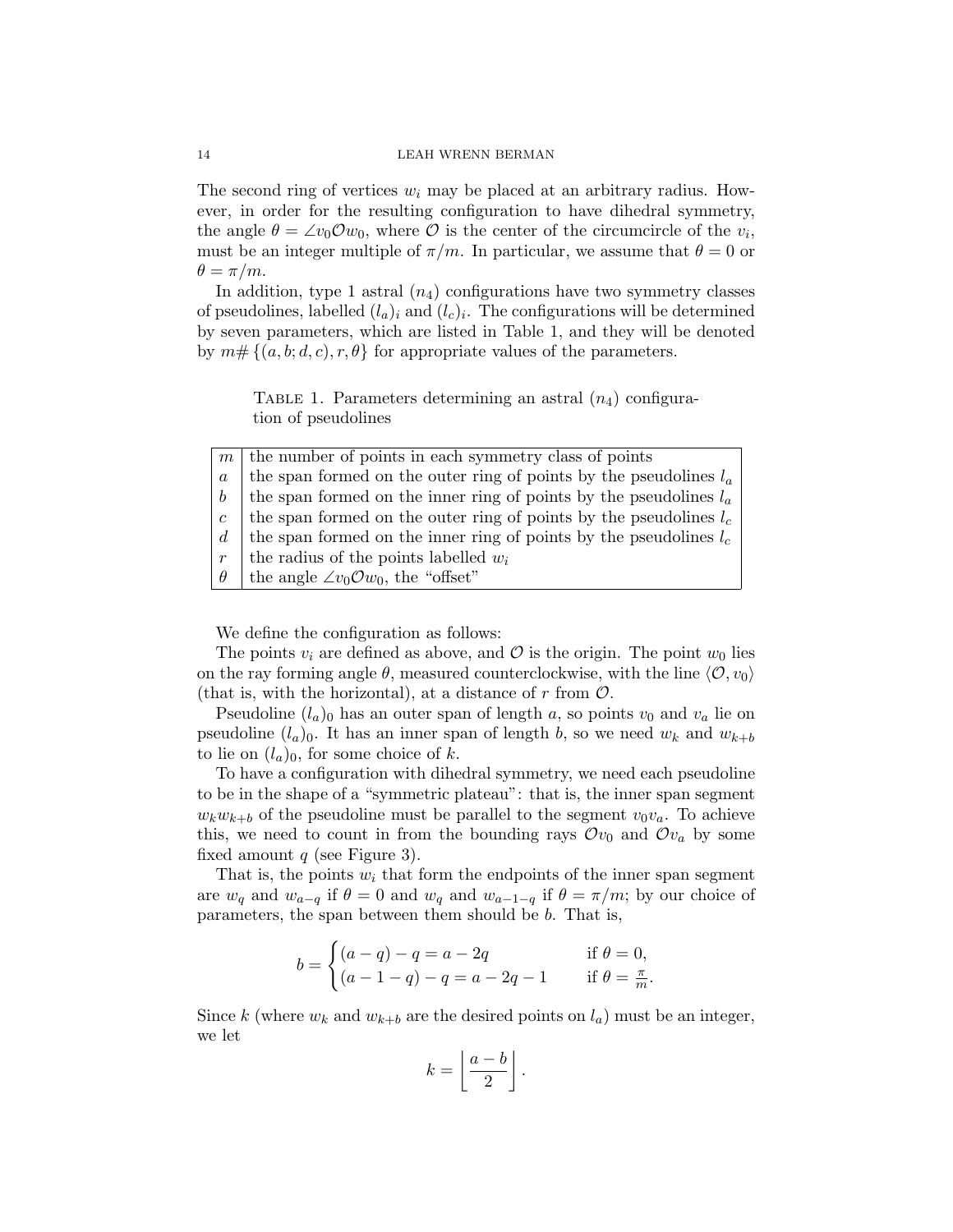

FIGURE 3. Determining indices for construction of the inner span. Here, the inner ring of points is the case where  $\theta = \pi/m$ and the middle ring of points is the case where  $\theta = 0$ .

There are certain constraints on the parameters that are necessary for the resulting configuration to exist and have dihedral symmetry. For the remainder of the section, we will be developing these constraints.

**Theorem 3.1.** Suppose  $m \# \{(a, b; d, c), r, \theta\}$  is an astral  $(n_4)$  configuration of pseudolines with dihedral symmetry. If  $\theta = 0$ , then a and b (and c and d) must be of the same parity. If  $\theta = \pi/m$ , then a and b (and c and d) must be of opposite parity.

There are some useful ways to rephrase this theorem. If  $m \# \{ (a, b; d, c), r, \theta \}$ is an astral  $(n_4)$  configuration of pseudolines with dihedral symmetry, then  $\theta = (a-b) \mod 2 \cdot (\pi/m)$ . Also, if  $m \# \{ (a, b; d, c), r, \theta \}$  is an astral  $(n_4)$  configuration of pseudolines with dihedral symmetry, then  $a-b \equiv c-d \pmod{2}$ .

*Proof.* It suffices to prove this result for  $l_a$  and the points  $w_k$  and  $w_{k+b}$ . If  $\theta = 0$ , then the points  $w_0$  and  $w_a$  actually lie on the rays  $\overrightarrow{Ov_0}$  and  $\overrightarrow{Ov_a}$ , respectively, and are not available to be chosen as points on the inner span of pseudoline  $l_a$ . Therefore, the total angular distance from ray to ray is  $a\pi/m$ , so that  $a = b + 2q$ , and hence  $a - b = 2q$ , so a and b have the same parity.

On the other hand, if  $\theta = \pi/m$ , then all the points from  $w_0$  to  $w_a$  are actually interior to the segment bounded by the rays  $\overrightarrow{Ov_0}$  and  $\overrightarrow{Ov_a}$ , so that the total angular distance measured from each of the rays to the endpoint of the inner segment is actually  $(q + \frac{1}{2})$  $\frac{1}{2}$ ) $\frac{\pi}{m}$  $\frac{\pi}{m}$ . Therefore,  $a - 1 = b + 2q$ , so  $a - b = 2q + 1$  and a and b are of opposite parity.

**Lemma 3.2.** In a dihedrally symmetric astral  $(n_4)$  configuration of pseudolines with symbol  $m# \{(a, b; d, c), r, \theta\}$ , neither a nor c may equal m/2.

*Proof.* Suppose that  $a = m/2$ . Then the portion of the pseudoline  $(l_a)_q$ that is outside the circumcircle of the  $v_i$  coincides with the portion of the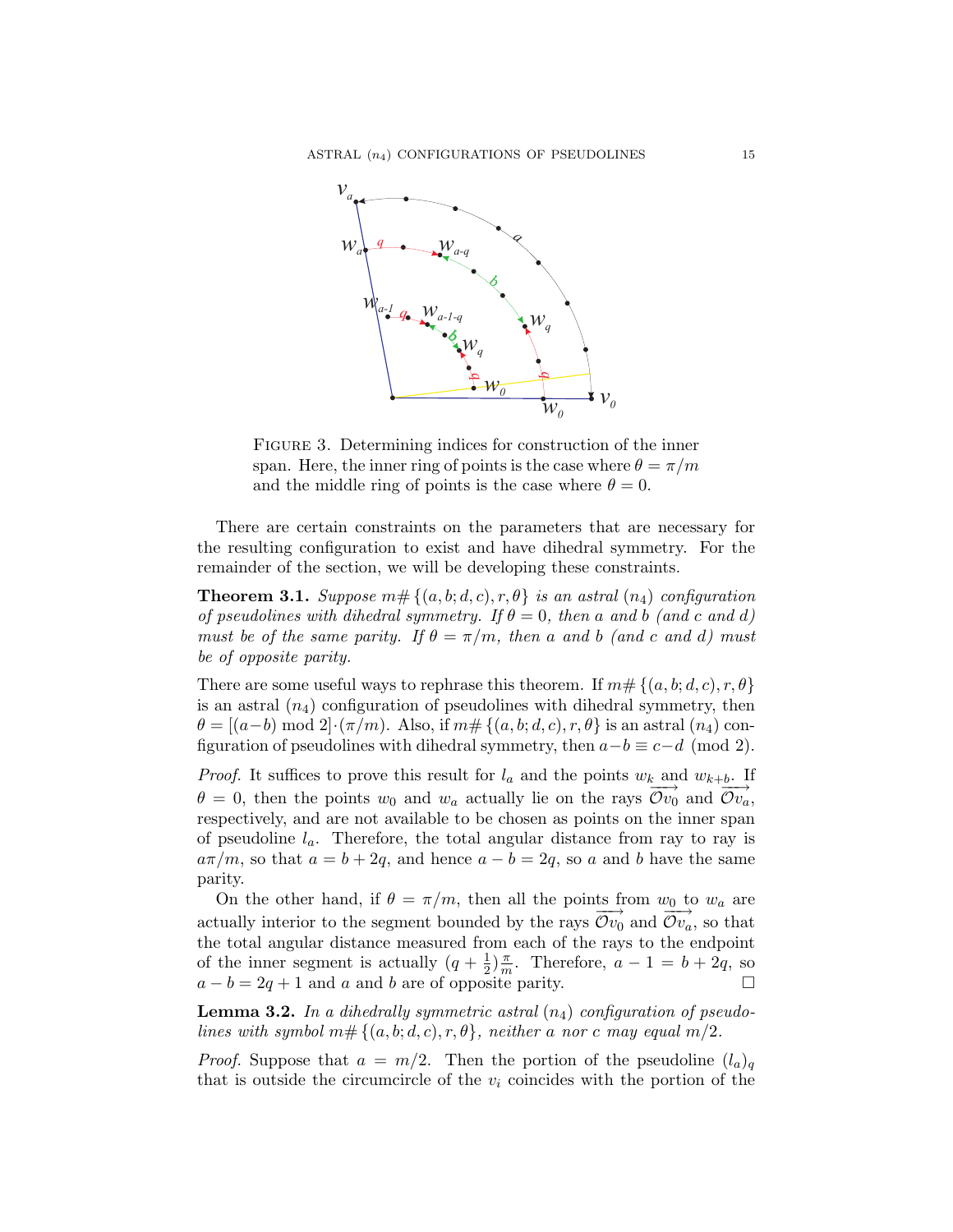#### 16 LEAH WRENN BERMAN

pseudoline  $(l_a)_{a+a}$  that is also outside the circumcircle, but they contain different inner points  $w_i$ , so the potential pseudolines  $l_a$  do not behave like  $p$ seudolines.

By convention, we assume the parameters  $a, b, c, d$  are less than  $m/2$ . (The previous lemma and Theorem 3.4 show that they cannot be equal to  $m/2.$ 

"Traditional" pseudoline configurations have  $b < a$  and  $d < c$ , and  $0 < a$  $r < 1$ . These are analogous to the linear astral  $(n_4)$  configurations, in that if m is a multiple of 6 and a, b, d, c are chosen appropriately, so that

$$
\frac{\cos\left(\frac{a\pi}{m}\right)}{\cos\left(\frac{b\pi}{m}\right)} = \frac{\cos\left(\frac{c\pi}{m}\right)}{\cos\left(\frac{d\pi}{m}\right)}
$$
 and  $r = \frac{\cos\left(\frac{a\pi}{m}\right)}{\cos\left(\frac{b\pi}{m}\right)}$ ,

then the resulting configuration is linear. Such configurations have been completely characterized; see Grünbaum  $[9]$  and Berman  $[1]$ , with a discussion of the characterization (and a listing in the currently accepted notation) in [12]. An example of a linear configuration and the same configuration with a different radius is shown in Figure 4. Note that the notation we use here for astral  $(n_4)$  configurations of pseudolines corresponds to the notation used in  $[3]$ , which was a slight modification of the notation introduced by Grünbaum in [12] (which itself was a modification of notation introduced by Boben and Pisanski in [5]) for a certain class of polycyclic  $(n_4)$  configurations which were named celestial configurations in [3]; linear astral configurations are a special class of these celestial configurations.

Explicitly, if  $m, a, b, d, c$  are valid parameters for a linear astral  $(n_4)$  configuration (say, as listed in [12]), then the configuration

$$
m \# \left\{ (a, b; d, c), \frac{\cos\left(\frac{a\pi}{m}\right)}{\cos\left(\frac{b\pi}{m}\right)}, [(a + b) \bmod 2] \frac{\pi}{m} \right\}
$$

is equivalent to the configuration  $m\#(a, b; d, c)$  in the notation of [3] and  $m\#(a, b, d, c)$  in the notation of [12], which in turn is equivalent to the configuration  $m\#a_b c_d$  in the notation of [1, 2, 9]. Of course, since for linear astral  $(n_4)$  configurations to exist,  $n = 12m$ , not every set of parameters that produce a valid astral  $(n_4)$  pseudoline configuration corresponds to a linear configuration. In other words:

**Theorem 3.3.** There exist infinitely many dihedrally symmetric astral  $(n_4)$ pseudoline configurations that are not stretchable.

*Proof.* Since in [1] it was shown that every linear astral  $(n_4)$  configuration has  $n = 12m$  and  $m > 1$ , every dihedrally symmetric astral  $(n_4)$  configuration of pseudolines  $m \# \{ (a, b; d, c), r, \theta \}$  with n not divisible by 12 is not stretchable.  $\square$ 

In particular, all the configurations constructed in Theorem 2.2 have dihedral symmetry, and those with  $m$  not divisible by 6 are not stretchable.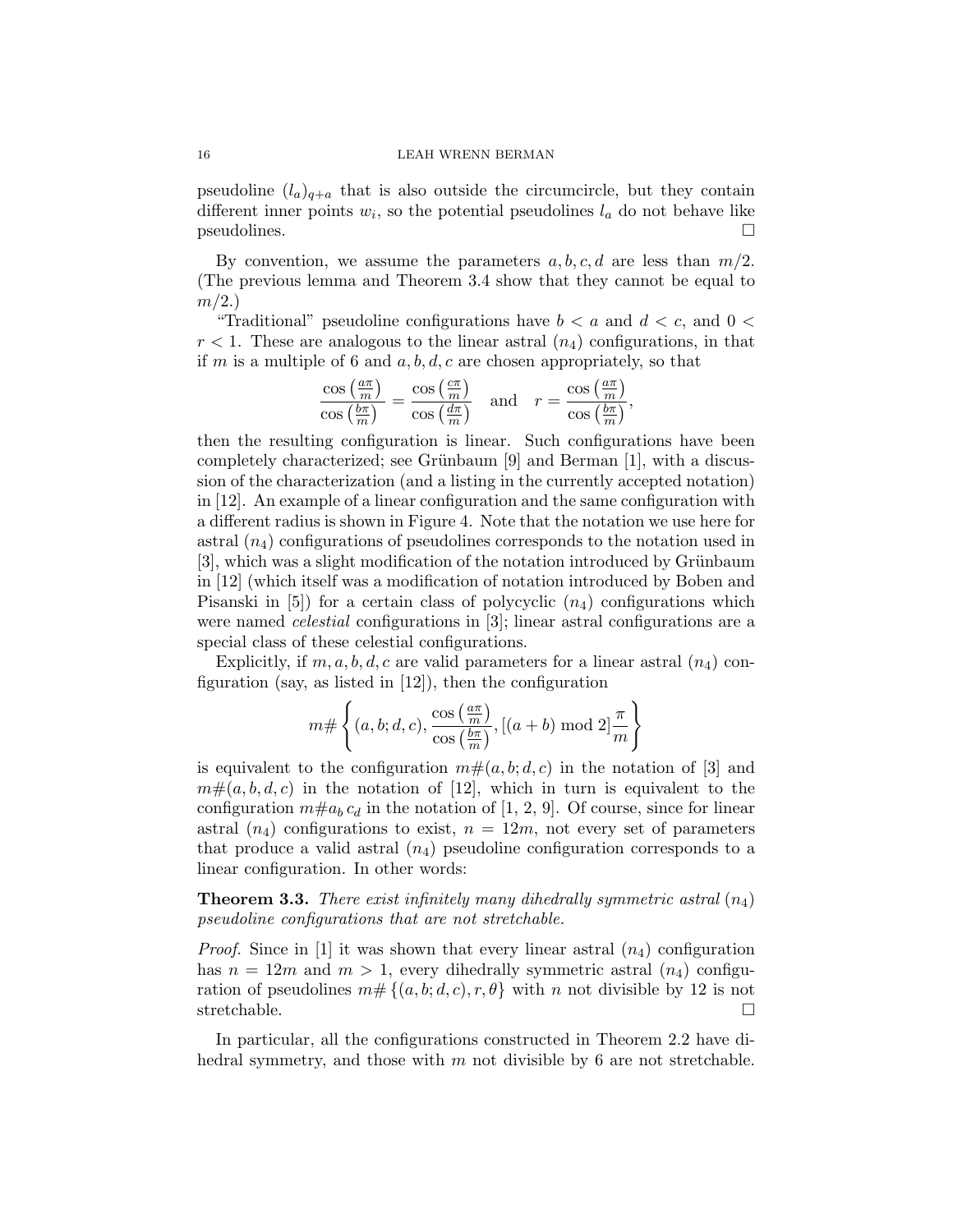

FIGURE 4. A stretchable astral  $(n_4)$  pseudoline configuration. (a) The configuration  $12\# \{(4,1;4,5), 0.7, \frac{\pi}{12}\};$ (b) The configuration  $12\# \{(4,1;4,5), r, \frac{\pi}{12}\}\$  with  $r =$  $\cos\left(\frac{4\pi}{12}\right)/\cos\left(\frac{\pi}{12}\right) = \frac{\sqrt{2}}{1+\sqrt{3}} \approx 0.517638$ , which is the linear configuration  $12\#(4, 1; 4, 5)$  in the notation of [3].

3.2. Constraints on the parameters caused by interactions within a single symmetry class. Are there other ways to construct astral  $(n_4)$ pseudoline configurations with dihedral symmetry? Some constraints on the parameters in an astral  $(n_4)$  configuration of psuedolines are caused by needing pseudolines in a single class to intersect appropriately; that is, pseudolines in a single class may intersect other pseudolines of that class at most once.

**Theorem 3.4.** Parameters for a dihedrally symmetric astral  $(n_4)$  pseudoline configuration with symbol  $m# \{(a, b; d, c), r, \theta\}$  satisfy  $b < a$  and  $d < c$ .

*Proof.* It suffices to show that  $b < a$ . Suppose not. That is, suppose that  $b \ge a$ . We will show that two pseudolines in the potential pseudoline class  $l_a$  intersect each other at least twice (see Figure 5).

By construction,  $(l_a)_j$  contains the points  $v_j$ ,  $w_{k+j}$ ,  $w_{k+b+j}$  and  $v_{a+j}$ . Therefore, pseudoline  $(l_a)$ <sup>0</sup> contains points  $v_0$ ,  $w_k$ ,  $w_{k+b}$  and  $v_a$ , and pseudoline  $(l_a)_{-a}$  (with indices understood modulo m) contains points  $v_{-a}$ ,  $w_{k-a}$ ,  $w_{k+b-a}$  and  $v_0$ .

Since  $b \geq a$ ,

$$
k = \left\lfloor \frac{a-b}{2} \right\rfloor \le 0
$$

and

$$
k + b - a = \left\lfloor \frac{a - b}{2} \right\rfloor + b - a \ge 0.
$$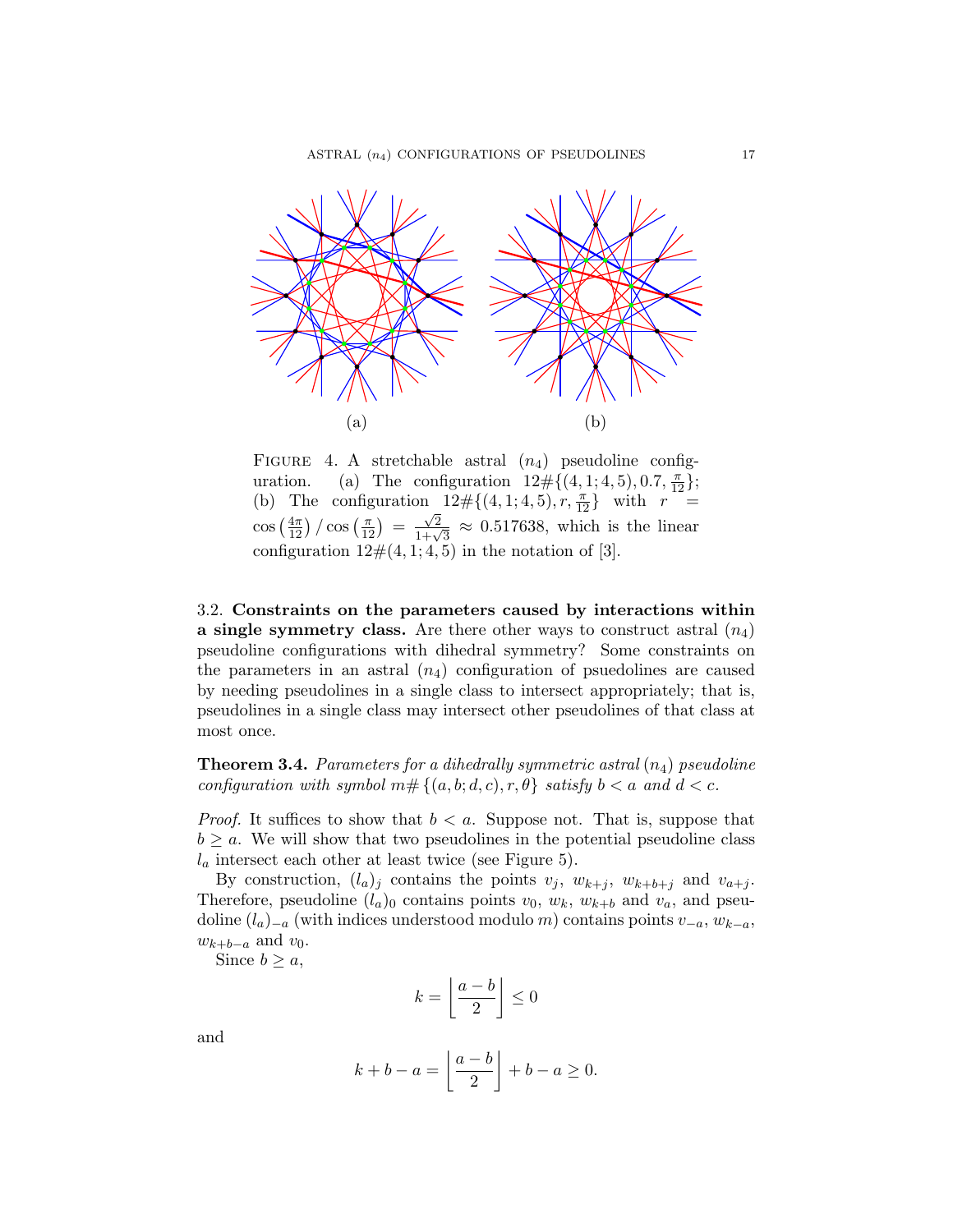

FIGURE 5. If  $b \ge a$ , the pseudolines  $l_a$  intersect too many times; in each case, pseudoline  $(l_a)_0$  is shown in thick red and  $(l_a)_{-a}$  is shown in thick blue. (a)  $m = 13$ ,  $a = 3$ ,  $b = 4$ ,  $\theta = \frac{\pi}{13}$ ; (b)  $m = 13$ ,  $a = 2$ ,  $b = 4$ ,  $\theta = 0$ ; (c)  $m = 13$ ,  $a = 2$ ,  $b=2, \theta=0.$ 

If  $b = a$  (and therefore  $\theta = 0$ ), then the two potential pseudolines  $(l_a)_0$ and  $(l_a)_{-a}$  share points  $v_0$  and  $w_0$  and hence the entire segment  $v_0w_0$  and therefore clearly do not qualify as pseudolines.

If  $b > a$ , then travelling along pseudoline  $(l_a)_0$ , beginning at  $v_0$  and only considering angle, you travel clockwise, crossing the ray  $Ov_0$ , to reach  $w_k$  and then counterclockwise, recrossing the ray to reach  $w_{k+b}$ . However, travelling along pseudoline  $(l_a)_{-a}$ , requires travelling counterclockwise from  $w_{k-a}$  to  $w_{k+b-a}$ , crossing the ray  $\mathcal{O}v_0$ , and then clockwise, again crossing the ray, to reach  $v_0$ . By continuity, these two pseudolines must therefore cross each other at least once between  $w_{k-a}$  and  $v_0$  for pseudoline  $(l_a)_{-a}$  and between  $v_0$  and  $w_k$  for pseudoline  $(l_a)_0$ , and the two pseudolines also touch at  $v_0$ . Therefore, the pseudolines  $(l_a)_{-a}$  and  $(l_a)_0$ , which are both members of class  $l_a$ , intersect each other twice and thus do not qualify as pseudolines.

 $\Box$ 

**Proposition 3.5.** In an astral  $(n_4)$  configuration of pseudolines with symbol  $m \# \{ (a, b; d, c), r, \theta \},$  there are constraints on r depending on the values of  $a, b, c, d.$ 

The precise dependence of  $r$  on the other parameters seems to be hard to determine explicitly. However, clearly, if  $r$  is too large (say, significantly larger than 1; see Figure  $6(c)$ , then the potential pseudolines intersect each other more than once. An example of the potential problems is shown in Figure 6. We propose the following: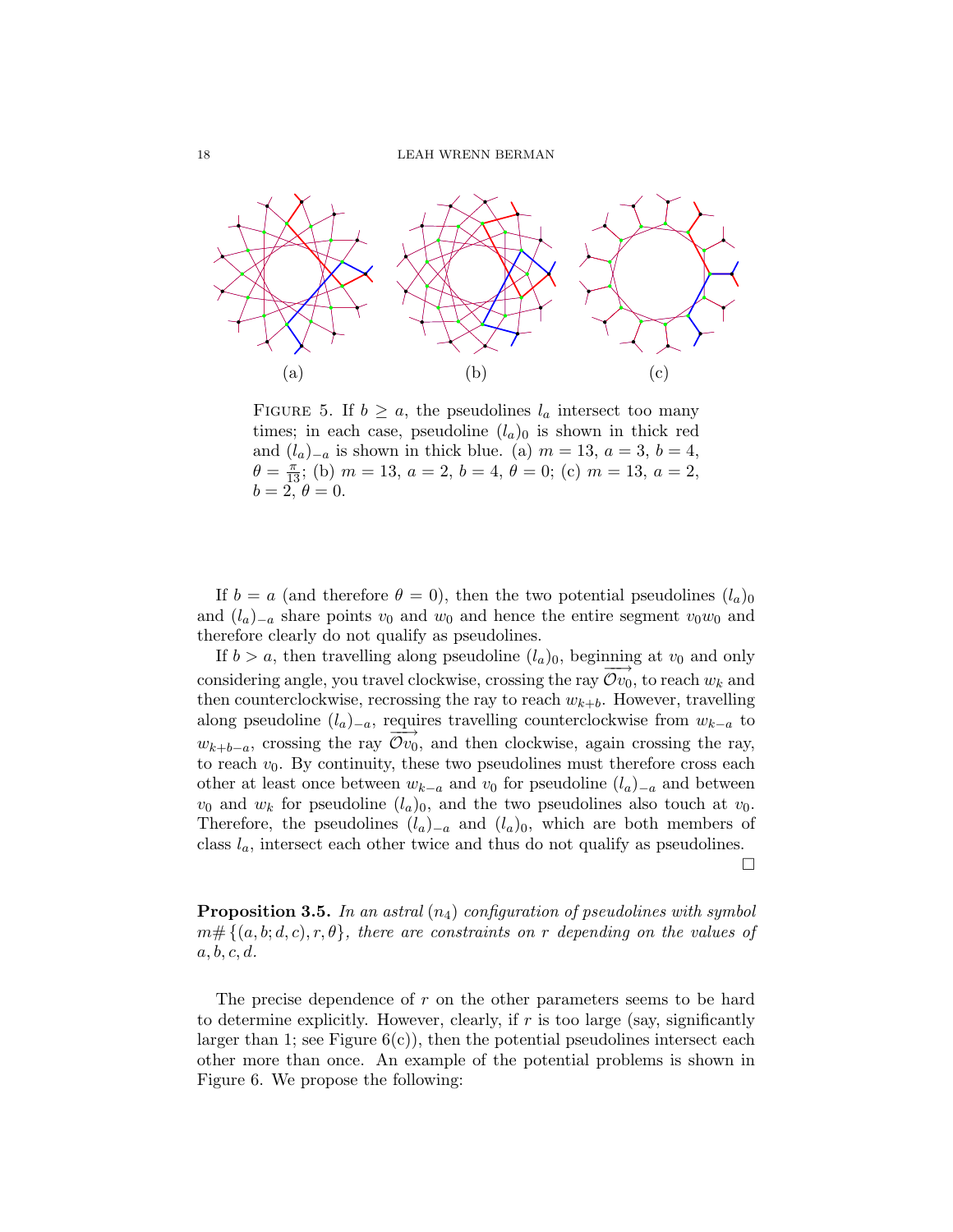**Conjecture.** In a configuration  $m \# \{(a, b; d, c), r, \theta\}$  with  $\theta = [a + b \mod 1]$  $2\frac{\pi}{m}$ ,

$$
0 < r < \frac{\cos\left(\frac{(a-b-1)\pi}{m}\right)}{\cos\left(\frac{\pi}{m}\right)}.
$$



FIGURE 6. Constraints on the radius are needed. Figures (a) and (b) consist of pseudolines  $l_a$  with  $m = 11, a = 4,$  $b = 1$ , and  $\theta = \pi/11$ , with two pseudolines in the symmetry class (which intersect badly in the left-hand image) shown thick, one in blue and one in cyan. (a)  $r = 0.7$ ; (b)  $r = \cos\left(\frac{(4-1-1)\pi}{11}\right) / \cos\left(\frac{\pi}{11}\right) \approx 0.876769.$  (c) As r gets big, pseudolines intersect badly. This has two symmetry classes of pseudolines (the configuration shown in Figure 1, only with  $r = 2$ , with symbol  $11 \# \{(4, 1; 4, 5), 2, \frac{\pi}{11}\}\,$  and very bad intersections.

Figure 6(b) shows an example of the intersections between pseudolines in a single symmetry class that result when  $r$  is chosen to equal the upper bound given in the conjecture; Figure 6(a) shows the same symmetry class of pseudolines when  $r$  is in the range allowed by the conjecture.

3.3. Constraints on parameters caused by interactions between the two symmetry classes of pseudolines. Some constraints on the parameters for an astral  $(n_4)$  configuration of pseudolines are caused by the interaction between the two symmetry classes of pseudolines; that is, certain choices of parameters cause (proposed) pseudolines in the two classes to intersect inappropriately.

**Lemma 3.6.** In a dihedrally symmetric astral  $(n_4)$  pseudoline configuration  $m \# \{(a, b; d, c), r, \theta\}, b \neq d.$ 

Proof. This follows straightforwardly from the assignment of points to lie on pseudolines of class  $l_a$  and  $l_c$ . If  $b = d$ , then pseudolines of class  $l_a$  and  $l_c$ will both contain inner spans  $b$  (that is, they will contain points of the form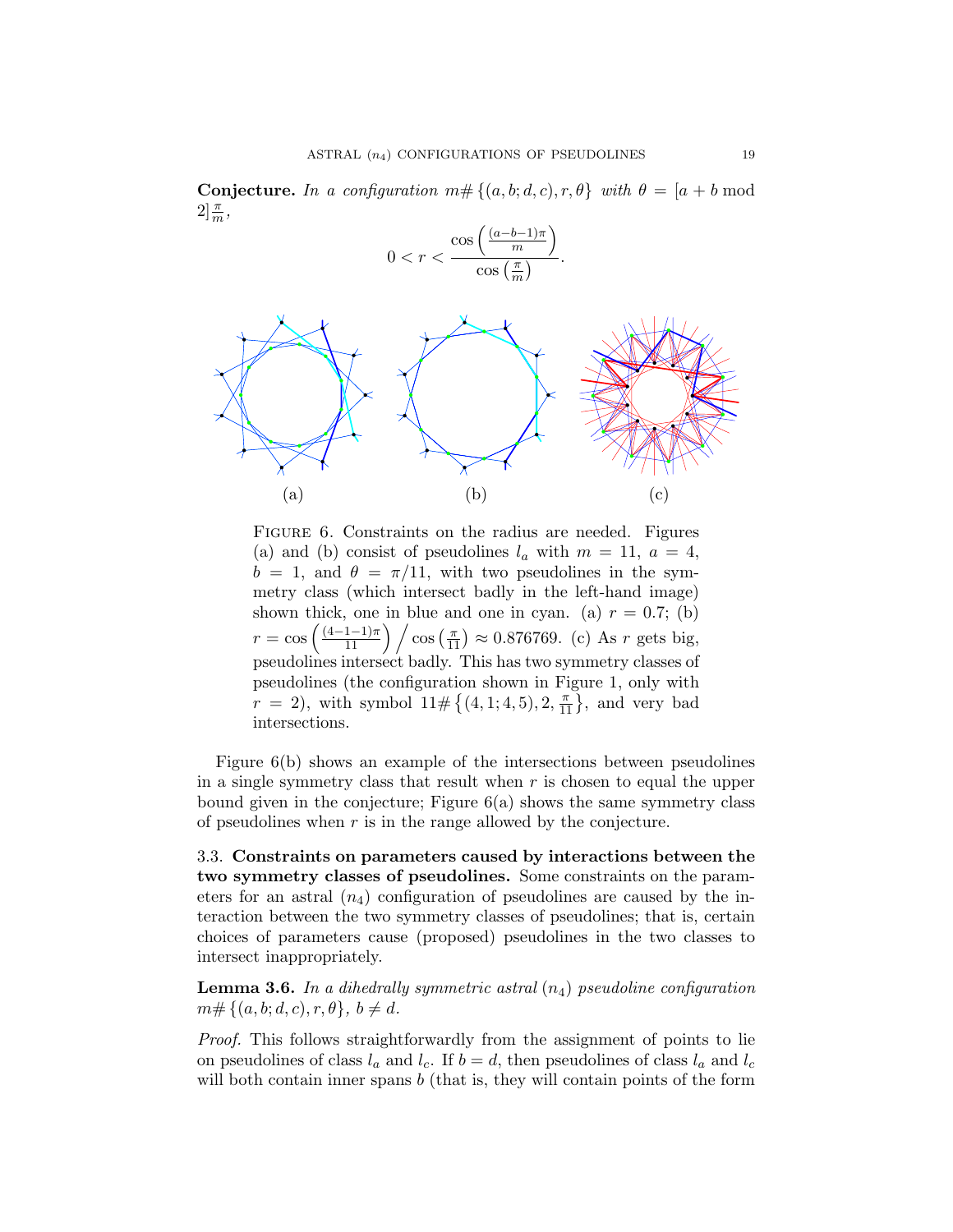$w_i$  and  $w_{i+b}$  for some value of j, which will be different for pseudolines in each class) and so will coincide on the inner spans.

**Lemma 3.7.** In a dihedrally symmetric astral  $(n_4)$  pseudoline configuration  $m \# \{ (a, b; d, c), r, \theta \}, a - b \neq c - d.$ 

*Proof.* This follows immediately from the definition of  $k$  for each of the pseudolines  $l_a$  and  $l_c$ . If  $a - b = c - d = x$ , then pseudoline  $(l_a)_0$  contains points  $v_0$  and  $w_{\lfloor x/2 \rfloor}$  and pseudoline  $(l_c)_0$  also contains points  $v_0$  and  $w_{\lfloor x/2 \rfloor}$ . Therefore, the two potential pseudolines do not actually qualify as  $p$ seudolines.

In fact, we can prove an even stronger result.

**Theorem 3.8.** Suppose that  $m# \{(a, b; d, c), r, \theta\}$  is a dihedrally symmetric astral pseudoline  $(n_4)$  configuration and  $a < c$ ; then  $a - b > c - d$ .

*Proof.* Suppose not; that is, suppose  $a - b \leq c - d$ . By Lemma 3.7, in fact,  $a - b < c - d$ . By construction, both pseudolines  $(l_a)$ <sub>0</sub> and  $(l_c)$ <sub>0</sub> intersect at  $v_0$ . The pseudoline  $(l_a)$  contains point  $v_a$  and  $(l_c)$  contains  $v_c$ , and by hypothesis,  $a < c$ , so the angle  $\angle v_0 \mathcal{O} v_a < v_0 \mathcal{O} v_c$ . That is, on the circumcircle of  $Z_m(v)$ , travelling counterclockwise,  $v_a$  comes before  $v_c$ .

If by our supposition  $a - b < c - d$ , then  $k \leq j$ , where  $j = \lfloor \frac{c-d}{2} \rfloor$  $\frac{-d}{2}$  and  $k = \left\lfloor \frac{a-b}{2} \right\rfloor$  $\frac{-b}{2}$ . In fact, since by Theorem 3.1,  $a - b \equiv c - d \mod 2$ , if  $a - b < c - d$ then  $k < j$ .

It is convenient to consider a few cases relating the positions of the points in  $Z_m(w)$  on the pseudolines  $(l_a)_0$  and  $(l_c)_0$ : (1)  $w_{k+b}$  is between  $w_j$  and  $w_{j+c}$ , shown in Figure 7(a); (2)  $w_j$  and  $w_{j+c}$  are both between  $w_k$  and  $w_{k+b}$ ; (3)  $w_j$  occurs after  $w_{k+b}$ , shown in Figure 7(b).

## CASE 1:  $j \leq k + b$ :

In this case, in counterclockwise order around the circumcircle of  $Z_m(w)$ , we have  $w_k$ ,  $w_j$ ,  $w_{k+b}$  where the first and last points lie on  $(l_a)_0$  and the middle on  $(l_c)_0$ . In this case, the line segment  $w_kw_{k+b}$  crosses the line segment  $w_jw_{j+c}$ , so the potential pseudolines  $(l_a)_0$  and  $(l_c)_0$  intersect twice.

## CASE 2:  $j < j + c < k + b$ :

If this were possible, then the order of the points in  $Z_m(w)$  on pseudolines  $(l_a)_0$  and  $(l_c)_0$  would be  $w_k, w_j, w_{j+c}, w_{k+b}$ . However, by Theorem 3.4 we have that  $b < a$  and by hypothesis  $a < c$  and  $k < j$ , so

$$
k+b
$$

contradicting our case assumption that  $j + c < k + b$ . Thus this case is impossible.

CASE 3:  $j > k + b$ :

Here, the counterclockwise order of the points in  $Z_m(w)$  on pseudolines  $(l_a)_0$  and  $(l_c)_0$  is  $w_k$ ,  $w_{k+b}$ ,  $w_j$ ,  $w_{j+c}$ ; in this case, because  $a < c$  and hence  $v_a$  is before  $v_c$ , the segment  $v_0w_j$  crosses the segment  $w_{k+b}v_a$ ,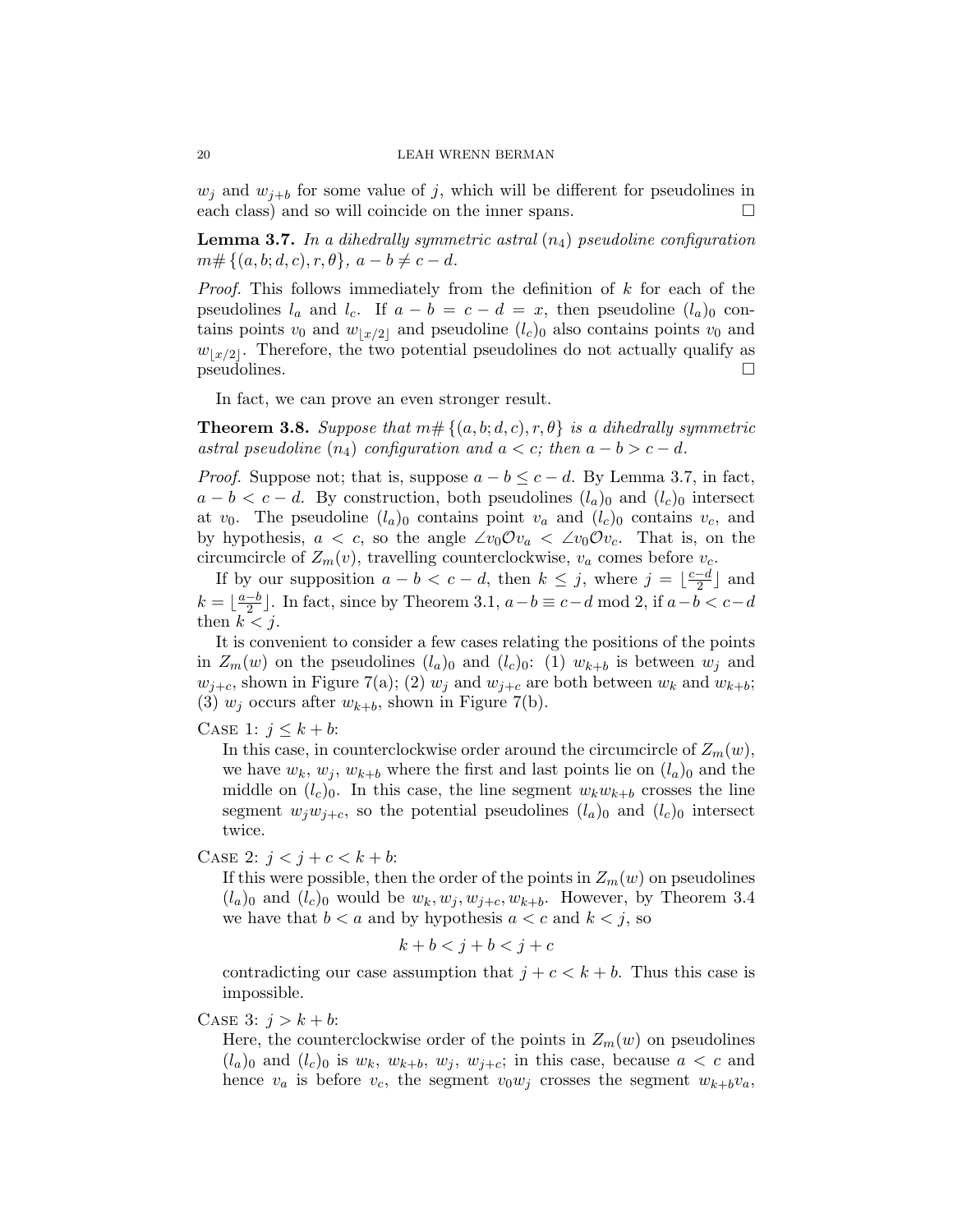contradicting our assumption that  $(l_a)$ <sub>0</sub> and  $(l_c)$ <sub>0</sub> intersect only once, at  $v_0$ .



FIGURE 7. Illustrations of the cases in Theorem 3.8. (a)  $j \leq k + b$  (symbol  $26 \# \{(7,3;6,12),\frac{1}{2}\}$  $\{\frac{1}{2}, 0\}$ ); (b)  $j > k + b$  $\left(\text{symbol }40\#\left\{ (7,3;7,19),\frac{1}{2}\right\} \right)$  $\frac{1}{2}, 0 \}$ 

In conclusion, the only possible astral  $(n_4)$  configurations with dihedral symmetry with symbols  $m# \{(a, b; d, c), r, \theta\}$  are the "traditional" configurations which have  $b < a, d < c, \theta$  equal to 0 or  $\pi/m$ , and small enough r; moreover, if we assume that  $a < c$ , we must have that  $a - b > c - d$ . Of course,  $a > c$  is possible; this corresponds to switching the role of the two symmetry classes of pseudolines. (That is, the configurations  $m \# \{ (a, b; d, c), r, \theta \}$  and  $m \# \{ (c, d; b, a), r, \theta \}$  are isomorphic, but the red and blue pseudolines will be switched.)

## 4. ASTRAL  $(n_4)$  CONFIGURATIONS WITH CHIRAL SYMMETRY

Unlike in the linear case, there are lots of astral configurations of pseudolines with chiral (that is, only rotational) symmetry! A small example is shown in Figure 8.

**Theorem 4.1.** If  $m# \{(a, b; c, d), r, \theta\}$  is a valid configuration symbol for a dihedrally symmetric configuration, then using the same values of  $m, a, b, d, c, r$ where  $\theta \neq [(a - b) \mod 2] \cdot \frac{\pi}{m}$  $\frac{\pi}{m}$  but is sufficiently close to it results in a configuration with chiral symmetry.

Figure 8 shows the configuration  $11 \# \{(4, 1; 4, 5), 0.4, 0\}$ , which is isotopic to the dihedrally symmetric configuration  $11 \# \{(4, 1; 4, 5), 0.4, \frac{\pi}{11}\}$  shown in Figure 1.

 $\Box$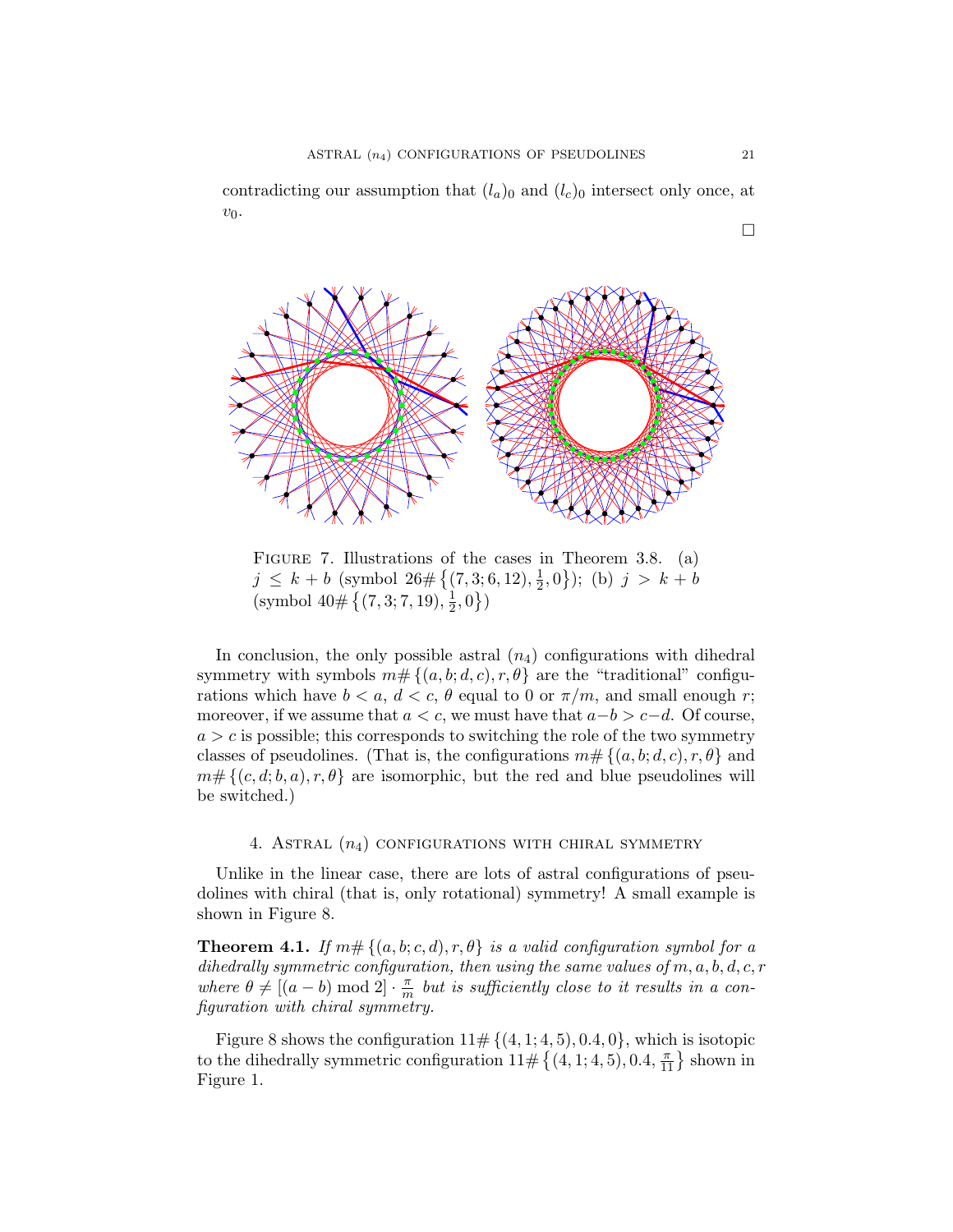

FIGURE 8. A chirally symmetric astral  $(22<sub>4</sub>)$  configuration of pseudolines.

Proof. These are just the dihedrally symmetric configurations, with the angle between  $v_0$  and  $w_0$  rotated slightly. If  $\theta$  is too far away from  $[(a$ b) mod  $2 \cdot \frac{\pi}{m}$  $\frac{\pi}{m}$ , then pseudolines in the classes  $l_a$  and  $l_c$  may touch or cross themselves or each other because of too much twisting.

The theorem may be rephrased as follows.

Corollary 4.2. There exist continuous families of chirally symmetric astral  $(n_4)$  configurations of pseudolines which are all isotopic to a dihedrally symmetric configuration.

It is unclear what the precise constraints on  $\theta$  should be so that the pseudolines have no undesirable intersections; an example of a chiral pseudoline configuration that has been twisted too far is shown in Figure 9, along with a chiral pseudoline configuration and the corresponding dihedral configuration.

There is more to the story, however: there are many other chirally symmetric astral  $(n_4)$  configurations of pseudolines which are *not* isomorphic to any dihedral configuration.

As an easy example, suppose that we wished to construct a configuration where  $m = 20$ , which had pseudolines  $l_a$  containing points  $v_j, w_{j+2}, w_{j+4}, v_{j+6}$ and pseudolines  $l_c$  containing points  $v_j, w_j, w_{j+8}, v_{j+9}$ . If we construct this configuration with  $\theta = 0$ , shown in Figure 10(a), the pseudolines intersect appropriately and the configuration is an astral  $(n_4)$  configuration of pseudolines with chiral symmetry. We can observe that the outer spanning distance of the pseudolines  $l_a$  is 6, the inner spanning distance (on the  $w_i$ ) of the pseudolines  $l_a$  is 2, the outer spanning distance on the pseudolines  $l_c$ is 9 and the inner spanning distance on the pseudolines  $l_c$  is 8. (That is, the lines  $l_a$  have  $a = 6$  and  $b = 2$ , and the lines  $l_c$  have  $c = 9$  and  $d = 8$ .)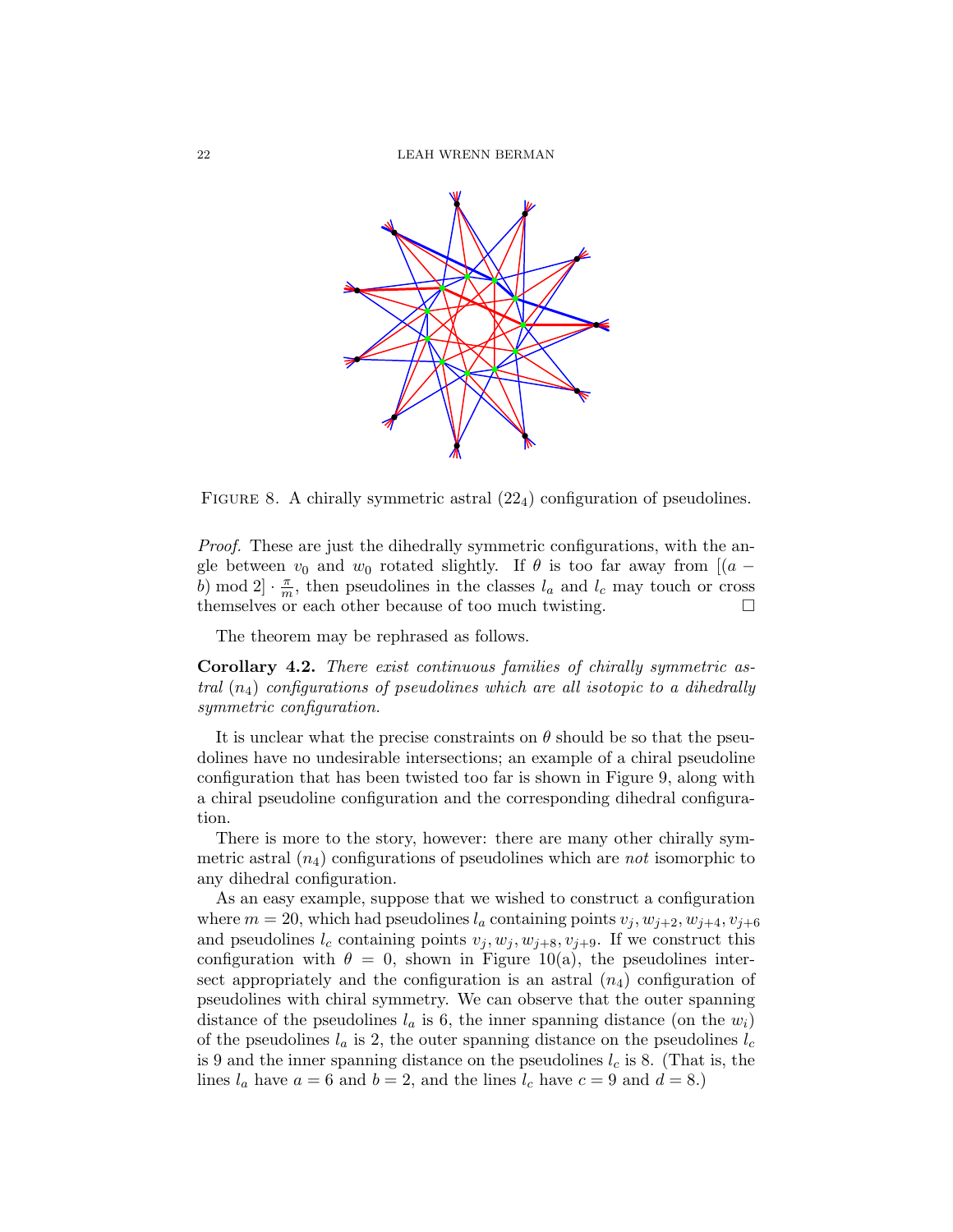

FIGURE 9. Collections of points and pseudolines corresponding to the symbol  $11 \# \{(4,1;4,5), 0.4, \theta\}$ . The two leftmost pictures are astral pseudoline configurations; (a) has chiral symmetry and (b) has dihedral symmetry. However, in (c), where  $\theta = 4\pi/11$ , the potential pseudolines intersect inappropriately; for example, the thick red pseudoline intersects the thick blue pseudoline twice.



FIGURE 10. A chiral configuration which is not equivalent to any dihedral configuration. (a) The chiral configuration with  $\theta = 0$ ; the lines  $l_a$  have dihedral symmetry, but the lines  $l_c$  do not. (b) The chiral configuration with  $\theta = \pi/m$ ; the lines  $l_c$  have dihedral symmetry, and the lines  $l_a$  do not.

By the same reasoning used to prove Theorem 3.1, since the outer and inner spanning distances of lines  $l_a$  are of the same parity, the lines  $l_a$  will have dihedral symmetry when  $\theta = 0$ . However, since the outer and inner spanning distances of lines  $l_c$  are of the opposite parity, these lines will have dihedral symmetry when  $\theta = \pi/m$ , shown in Figure 10(b). In either case,